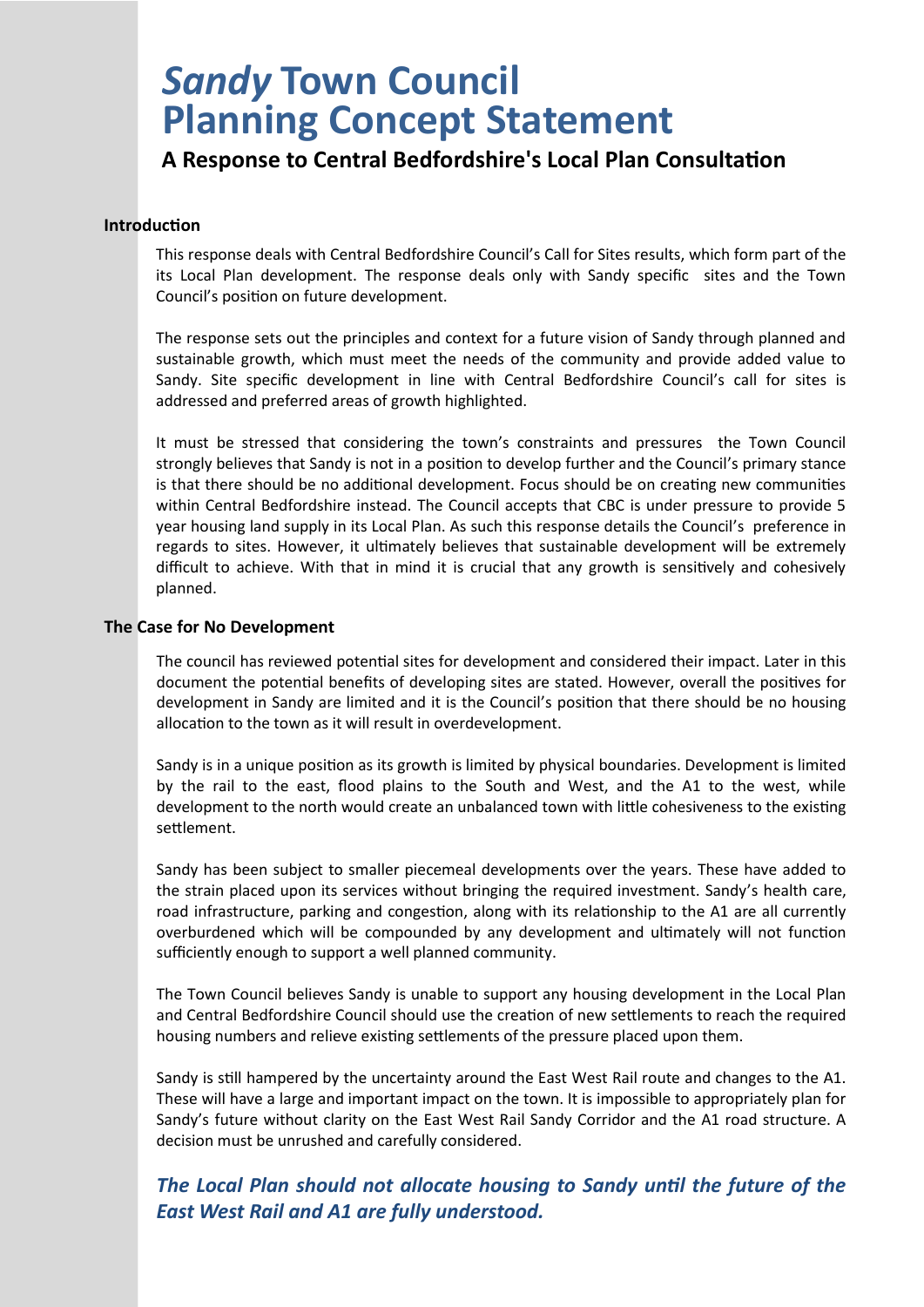## *A unique town with unique considerations*

#### **A Portrait of Sandy**

Before CBC can make any conclusions on Sandy's future growth and development it must first understand Sandy in its current state; its assets, its weaknesses, and its constraints. Sandy has a lot to offer its community and the Council recognises that these assets could be expanded and enhanced. However the town faces existing pressures which be must addressed if sustainable growth is to be achieved.

#### **Town Assets**

#### **Social/Cultural**



- People who live and / or work in Sandy, adding to its varied community, are one of its greatest assets and the wide range of community groups and other organisations must be consulted with and listened to if we are to achieve a shared vision for the future of Sandy.
- Health and social care facilities are suffering in Sandy and must be protected, expanded and enhanced if Sandy is to continue to offer its community the facilities it requires.

#### **Physical/Environmental**



- The town includes a central market place and high street.
- Green spaces, particularly The Riddy nature reserve and The Pinnacle.
- Sandy is well placed for transport connections, with the A1 and rail line, both of which could be enhanced or changed for the benefit of the town and future growth.

#### **Economic**

- The town has a mix of employment but this could be enhanced if properly planned and linked with East West Rail development. Enhancing growth in local employment skills and physical premises through extension/relocation is important.
- There is a variety of eating and drinking establishments, as well as independent retailers in the town; the core of the town centre should be protected and enhanced.
- Tourism is a recognised asset for any town and Sandy's link with the RSPB and proximity to walking and cycling routes must be encouraged and supported.

#### **Sandy in Numbers**

| In 2013 the estimated population of Sandy was 13,100 | 2 Chemists                    |  |
|------------------------------------------------------|-------------------------------|--|
| In 2015 the number of dwellings was 5,620            | 3 Supermarkets                |  |
| 4 Lower Schools                                      | 2 Nursing Homes               |  |
| 1 Middle School                                      | 4 Public Houses               |  |
| 1 Upper School                                       | 2 Chinese Restaurant          |  |
| Two Doctors surgeries                                | 3 Indian Restaurants          |  |
| <b>Two Dental Surgeries</b>                          | 1 Italian Restaurant          |  |
| 1 Bank                                               | 1 Diner                       |  |
| 3 Sheltered Accommodation units                      | 1 Library                     |  |
| 1 Sports Centre                                      | 6 Play areas/recreation areas |  |
| 1 Petrol Station                                     | 1 Free Town Centre Car Park   |  |
| 4 Churches                                           | 1 Hotel                       |  |

# *Do the numbers add up? Can Sandy's existing facilities and infrastructure support an increased population?*

**The pressure on Sandy's infrastructure can not be underestimated, both in terms of facilities and road infrastructure. Until issues such as the level of health care available and access to and from the town are addressed Sandy is not in a position to develop sustainably .**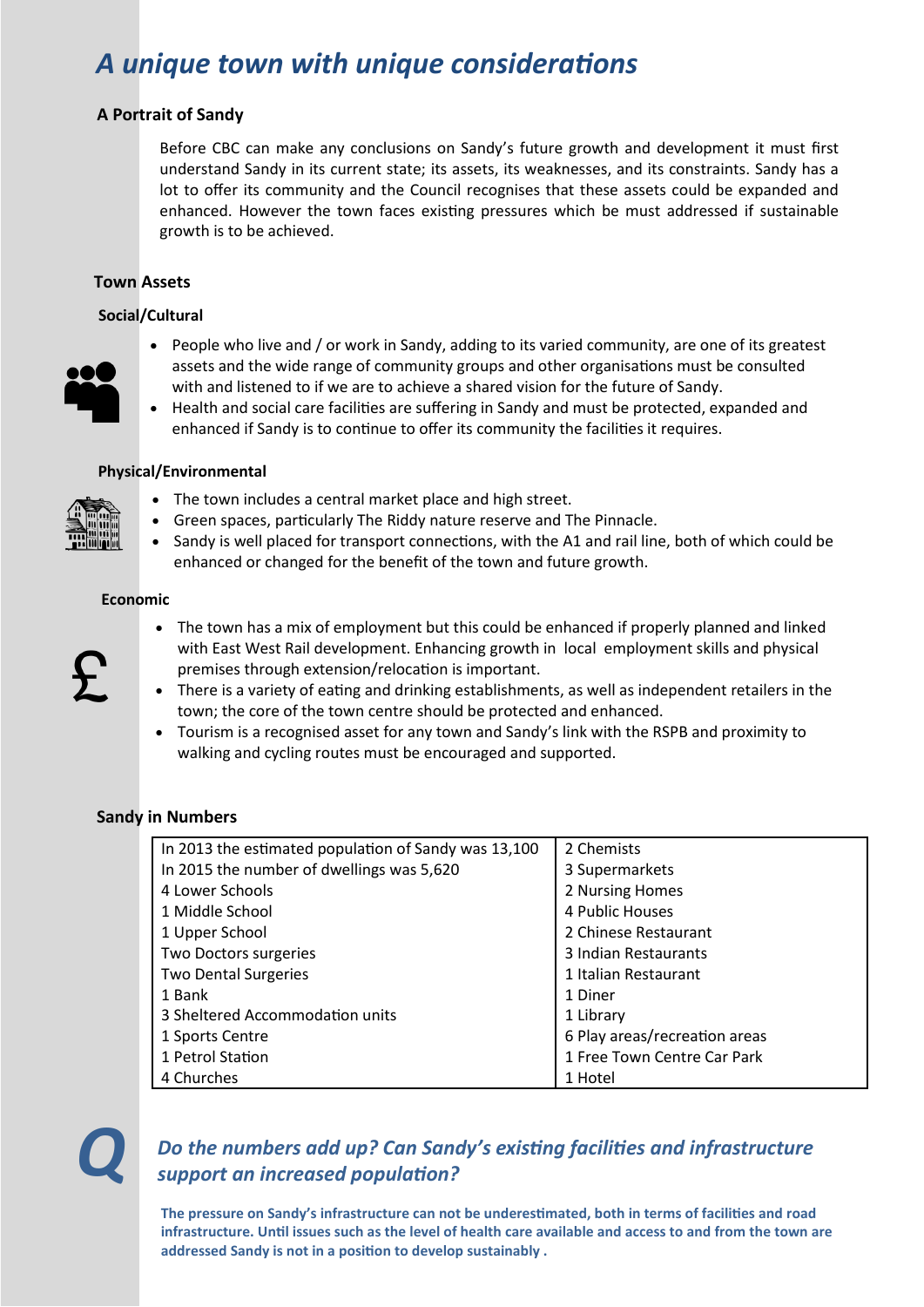### **Development Principles**

The size, scale and pace of any development must be carefully managed through the Central Bedfordshire Local Plan. Central Bedfordshire Council has acknowledged Sandy is a special case and the Council now has an opportunity to protect and enhance the community through careful long term planning, as opposed to detrimental significant increases over a short period of time.

The Council would like to see Central Bedfordshire Council consider creating new communities and avoiding overdevelopment of Sandy. However, the Council does recognise the pressure on Central Bedfordshire Council to find housing land and any development coming forward as a result of this must follow well established development principles to ensure any benefits to the community.

#### **What are Sandy Town Council's desired development principles?**

- Growth must complement the town, reinforcing the strong local identity of Sandy.
- Development must benefit and add value to physical, social and cultural assets and strengthen the town's economy.

- Development must be sustainable and integrate with existing infrastructure, providing amenities, jobs and housing for local people.
- Sandy needs to maintain its historic centre and development north risks detracting from this. The north could take development in the form of commercial and industrial, provided improvements were made to the road infrastructure and access to the A1.
- Development to the east of Sandy would encourage growth around its existing centre and for easy pedestrian and cycle links to the station and central shops.

#### **Development Design and Life in Sandy**

- New housing must meet local needs relating to age, family, social connection and affordability.
- Health services and education are fundamental to the future sustainability of the town and development must support the protection and enhancement of these facilities.
- Developers should engage with stakeholders on design principles to ensure a complimentary mix of styles.
- The scale of future development is to be in keeping with the character and sense of place of an historic market town.
- Developments must enhance the town's cultural offering and meet the needs of all age groups.
- Developments must connect informal and recreational spaces with reference to the Sandy Green Wheel.

#### **Links and Accessibility**

• Accessibility into and out of Sandy must be improved by addressing the access to and from the A1 and recognising access principles relating to cycle and pedestrian routes.



- Develop and improve cycle and pedestrian links across the town, including to the town centre, station and recreational areas.
- Future developments should address the infrastructure network and improve accessibility to surrounding areas, to and from local amenities and enhancing roads and walking/cycling facilities.
- If a development is to have a detrimental effect on parking mitigation measures should be identified and funded.

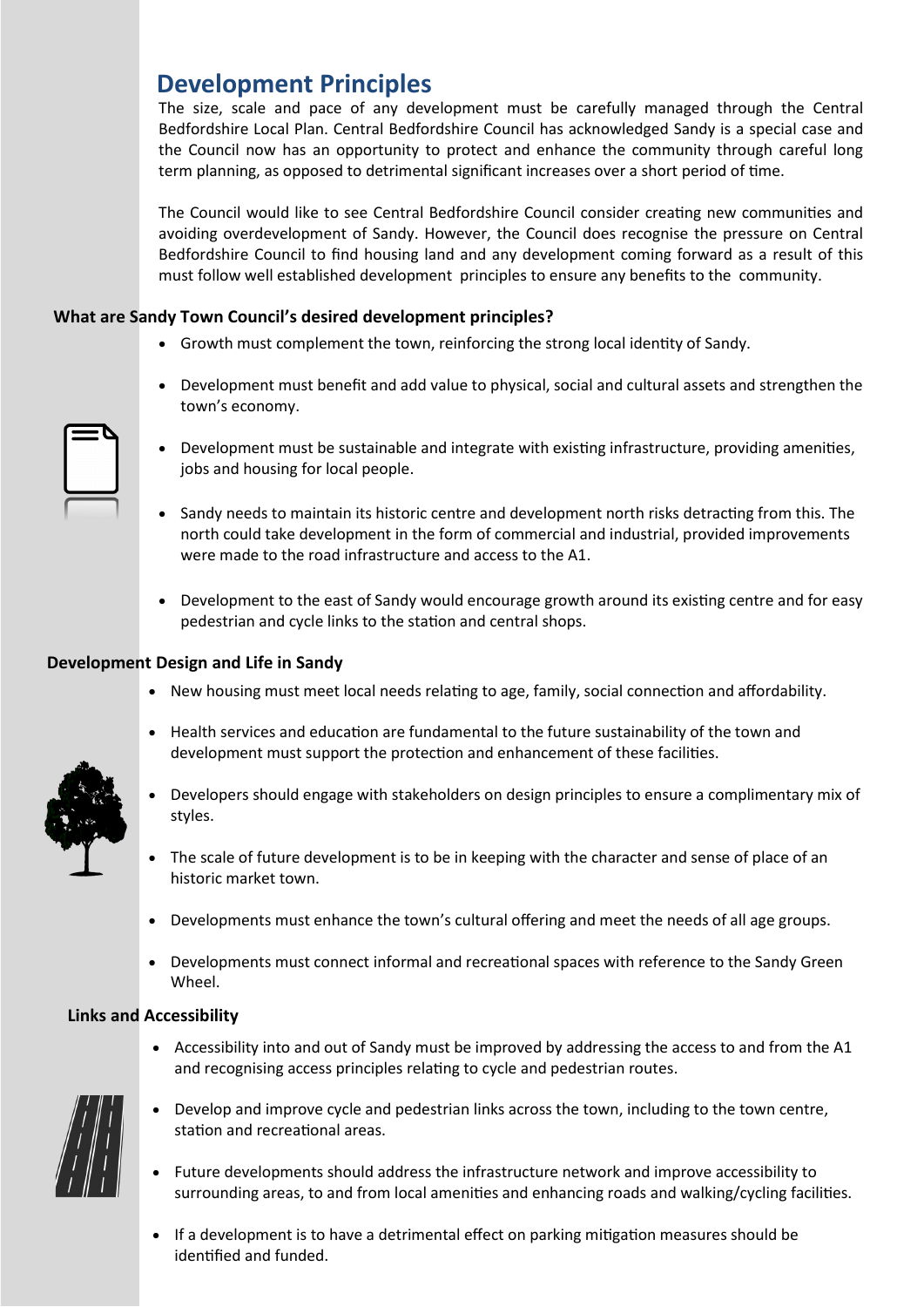# **Development in response to Central Bedfordshire's Call for Sites Results**

The Council has reviewed the sites which have come forward and its conclusions are detailed below. The Council's position is that Sandy should not be further developed because of the unique constraints it faces. The comments below are secondary to that position, but address areas for potential development if Sandy is allocated housing in the Local Plan.

#### **A Preferred Direction of Development**

The Council has reviewed the sites put forward by developers/landowners, gathered public opinion and considered the most sustainable ways in which Sandy could develop if the Local Plan allocated housing sites to the town.

#### **West**

The west of Sandy is unsuitable for housing growth due to its position within the flood plain and the negative impact any development would have on the already congested A1. Development would impact on the ecology and environment of the river Ivel and nature reserve. Developing west of the A1 would create a disjointed town with no interaction with the settlement. Housing development to the west of Sandy should be discounted.

#### **North**

Housing development to the north of Sandy would expand the town away from its centre, creating a disjointed and uncoordinated community. Housing development to the north will create a dormitory town with poor connectivity and relationship to the existing settlement.

The road network to the north of the town and the A1 can not handle the increased vehicle movement and congestion that would be created as a result of commuter traffic flow.

The land to the north of the town is an attractive area for commercial and industrial development. While the Council would not want this to detract from the town centre some limited development could provide a shop for the north of Sandy and commercial/industrial units to encourage job growth. In the long term the current industrial estate may migrate to a new northern site, freeing up more land for central housing development and reducing the impact HGV movement currently places on the town, keeping it away from the main housing sites. Any development that occurs north will need to address access issues to the A1 by road improvement schemes.

#### **East**

Housing development to the east is considered preferable as it would create a balanced town and still offer significant housing numbers to generate the contributions needed for improved infrastructure. Development of the site would open up additional green spaces to the community and provide easy access to the train station and town centre, encouraging the town's economy rather than detracting from it. Pedestrian and cycle connectivity to the town would be easy to establish.

However, there would be increased congestion and access issues which any developer would need to address. This must include the junction at the Swaden/Potton road, which would not be able to handle the increased traffic a housing development would place on the road. There is scope for improvement of this junction if site NLP365 were to be incorporated into a development or treated as a stand alone project for much needed safety improvement work.

#### **Swaden**

This an area of historical importance and Roman archaeology. The site has massive landscape value and acts as a buffer for further development south. Due to its historical and landscape value the town Council do not wish to see this area developed at all.